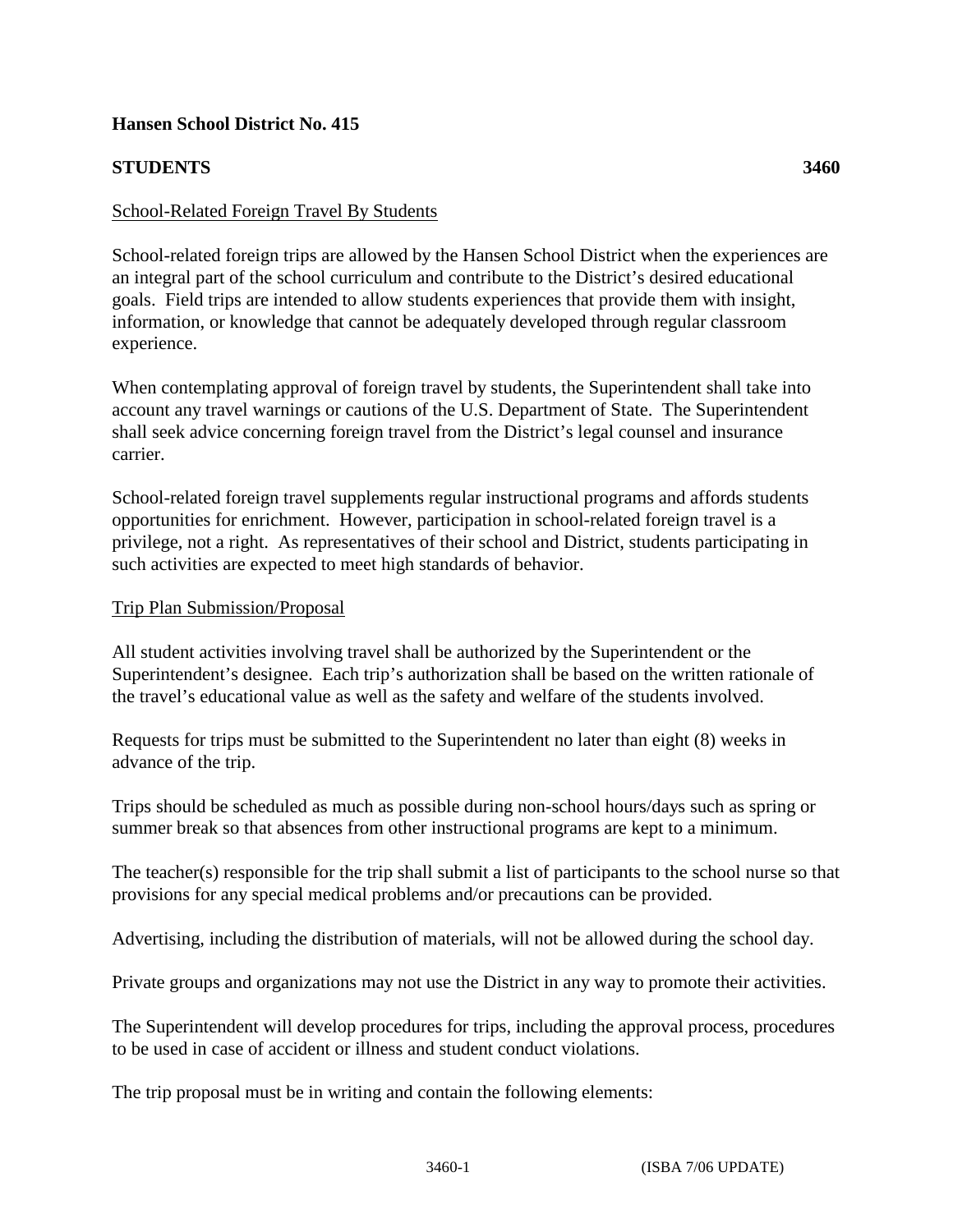- 1. Identify the purpose of the trip and an outline of anticipated educational experiences and/or course of study to be followed;
- 2. Identify the names of students and chaperones attending the trip;
- 3. Identify and plan for any special medical needs of student and chaperones attending the trip;
- 4. Identify adequate liability insurance to protect the District, Board members, chaperones, teachers and students;
- 5. Submit an itemized statement of costs, including transportation, meals, and accommodations; and
- 6. Submit an itemized statement of costs as appropriate to the school-sponsored trip, such as passport and visa expenses, costs of a personal nature and optional trip insurance.

The Superintendent may enforce restrictions regarding the date, length of time and the chaperone/student ratio as a condition of approval.

Students participating in the trip during school hours are permitted and expected to make up any school work missed. The student's absence shall be recorded as "excused." The total number of school days missed due to the trip must be included in the written proposal.

A plan must be developed for the administration of medication for any student requiring such assistance.

The proposal must include the names and numbers of chaperones, including both male and female chaperones if the proposal is for a mixed group of students.

In developing the proposal for the extended trip, the trip organizer will perform the following duties:

- 1. Hold at least one (1) pre-trip meeting with students and parents/guardians;
- 2. Provide to the Superintendent, students, parents/guardians, and chaperones detailed written information about the trip and all activities;
- 3. Provide detailed information on the responsibilities and rules for the students and chaperones;
- 4. Discuss District policy regarding student conduct while on a school-sponsored activities;
- 5. Establish a curfew and enforce strict compliance to this curfew. Chaperones will be required to perform periodic checks to ensure that students are following the curfew requirements;
- 6. Perform periodic checks to ensure strict compliance with all school rules and policies; and
- 7. Refrain from using tobacco and consuming alcoholic beverages or drugs while on the extended trip.

# Pre-Trip Meetings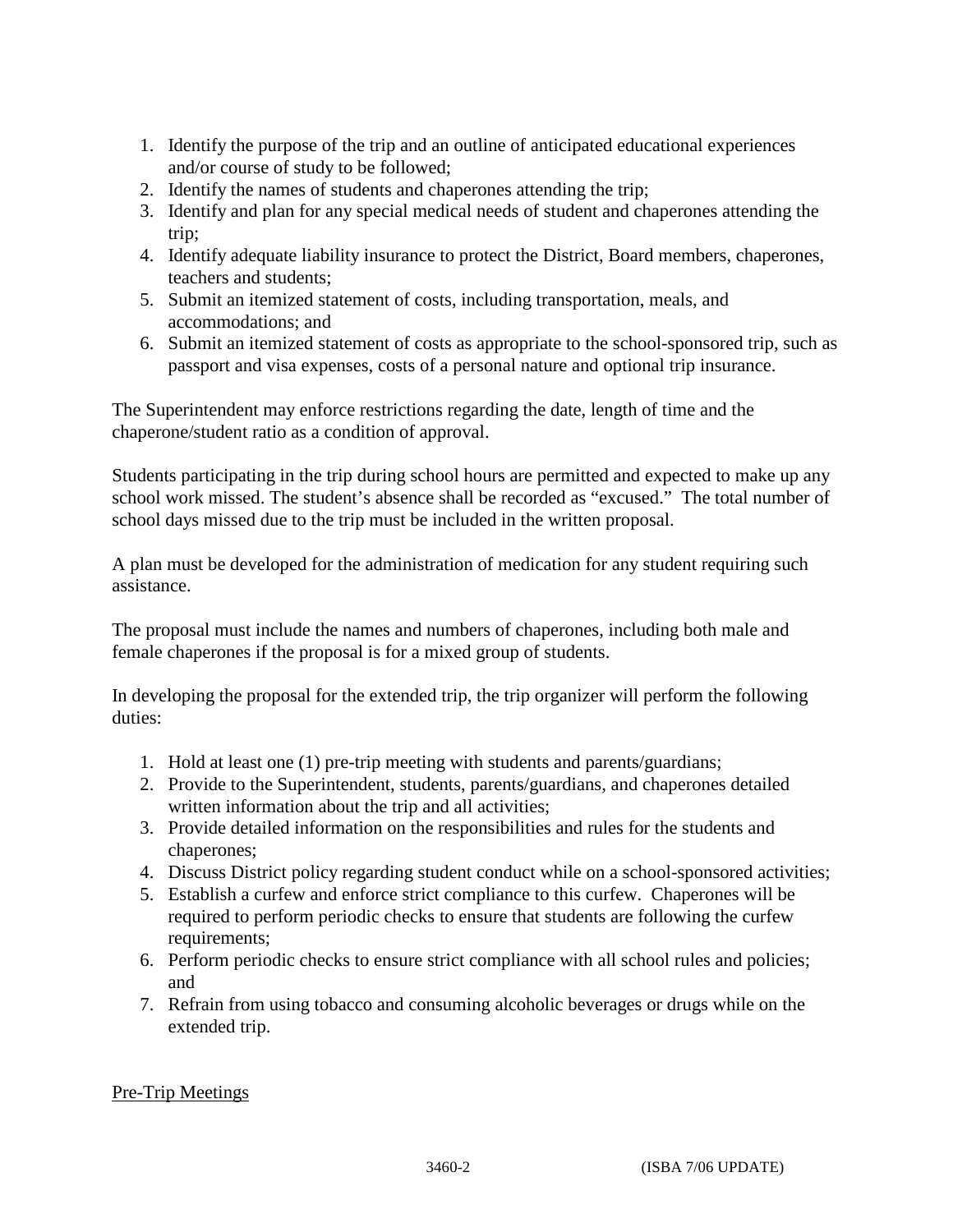Pre-trip meetings involving students and their parents, as appropriate, shall be scheduled to assure that all plans are clearly understood. Pre-trip meetings shall not occur until approval from the Superintendent has been received.

#### Chaperones

Trip chaperones must include at least one certified staff member from the school sponsoring the trip. Depending on the number of students involved, additional certified staff and/or parents/guardians of students going on the trip may be necessary. Chaperones shall be selected by the trip teacher/advisor. Chaperones are under the supervision of the trip teacher/advisor.

A student will be permitted to stay in the same motel/hotel room with a chaperone only if the chaperone is the student's parent or legal guardian. Students whose parents or legal guardians are not serving as chaperones will share rooms with same-sex students only.

Chaperones will agree to the following duties:

- 1. Supervise and be responsible for students during the entirety of the trip;
- 2. Ensure that students follow all legal and school requirements;
- 3. Establish a procedure for room checks and monitor compliance; and
- 4. In all ways model the behaviors expected of District students.

Any adult convicted of any sex or drug related offenses may not serve as a chaperone. The District reserves the right to request background checks on chaperones.

The safety, protection, and supervision of District students are the sole purposes for adult chaperones accompanying District students on foreign trips. Agreeing to serve as a chaperone is accompanied by an understanding that the established rules and policies will be followed.

The certified staff member serving as the trip organizer will carry a roster of students who are on the trip along with emergency information on each student.

Children who are not a part of the group participating in the trip may not accompany parents when the parents serve as chaperones.

All trips must be adequately supervised with a minimum of one (1) adult per ten (10) students. Groups with both male and female participants must have supervision of at least one (1) male and one (1) female adult.

#### Student Conduct

Students participating in the trip will be subject to all codes of conduct in District policy. Violations will result in appropriate disciplinary action.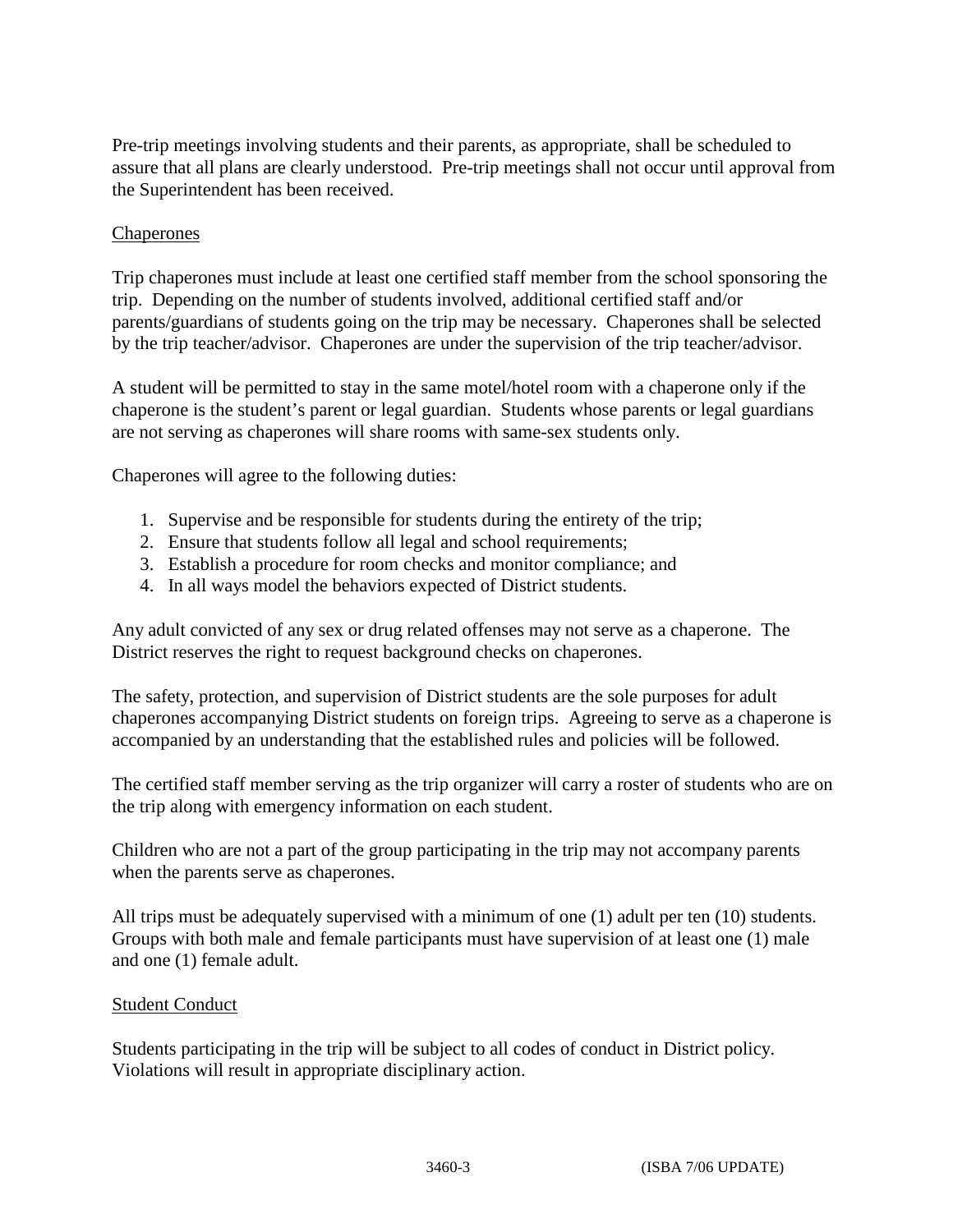Students and their parent/guardian are expected to be knowledgeable about the District's policy on student conduct. Trips are considered an extension of the classroom and all rules and policy pertaining to a school-sponsored activity must be followed.

Students and their parent/guardian will read and sign a code of conduct. The code of conduct will be prepared by the Superintendent and will be reviewed during the pre-trip meetings. Students who violate any school policy during an extended trip may be disciplined, including, but not limited to, being sent home at the parent/guardian's expense.

## Permission

All students must return a permission slip for the trip, signed by a parent/guardian, before they will be allowed to participate in the trip.

## Fundraising

Fundraising drives may be allowed to defray costs, however, all fundraisers must be preapproved by the building principal.

## **Responsibilities**

The responsibilities of the principal or Superintendent include:

- 1. Obtaining and retaining on file written parental permission for students who are under the age of 18;
- 2. Signing any contractual agreement with a public carrier or any other service provider;
- 3. Assuring that all plans and arrangements are provided to and understood by the students and their parents; and
- 4. Setting student and chaperone conduct rules.

The responsibilities of the trip organizer include:

- 1. Communicating conduct rules of students and chaperones to parents/guardians, students, and chaperones. Setting behavior expectations for students and chaperones;
- 2. Carrying a list of the names of students and chaperones participating and their emergency information, and submitting a copy of the list to the building Principal prior to the trip;
- 3. Notifying the building Principal of any emergency situation, such as an accident involving student(s), a student missing from the group, etc.; and
- 4. Identifying and providing to parents an emergency plan.

## Cancellation of Trips

Cancellation of trips may occur due to weather, safety, world events, or local school need. Trips will be cancelled only under circumstances under which appropriate school authorities believe it is reasonably cautious and prudent to do so in order to ensure the safety of students and staff or to